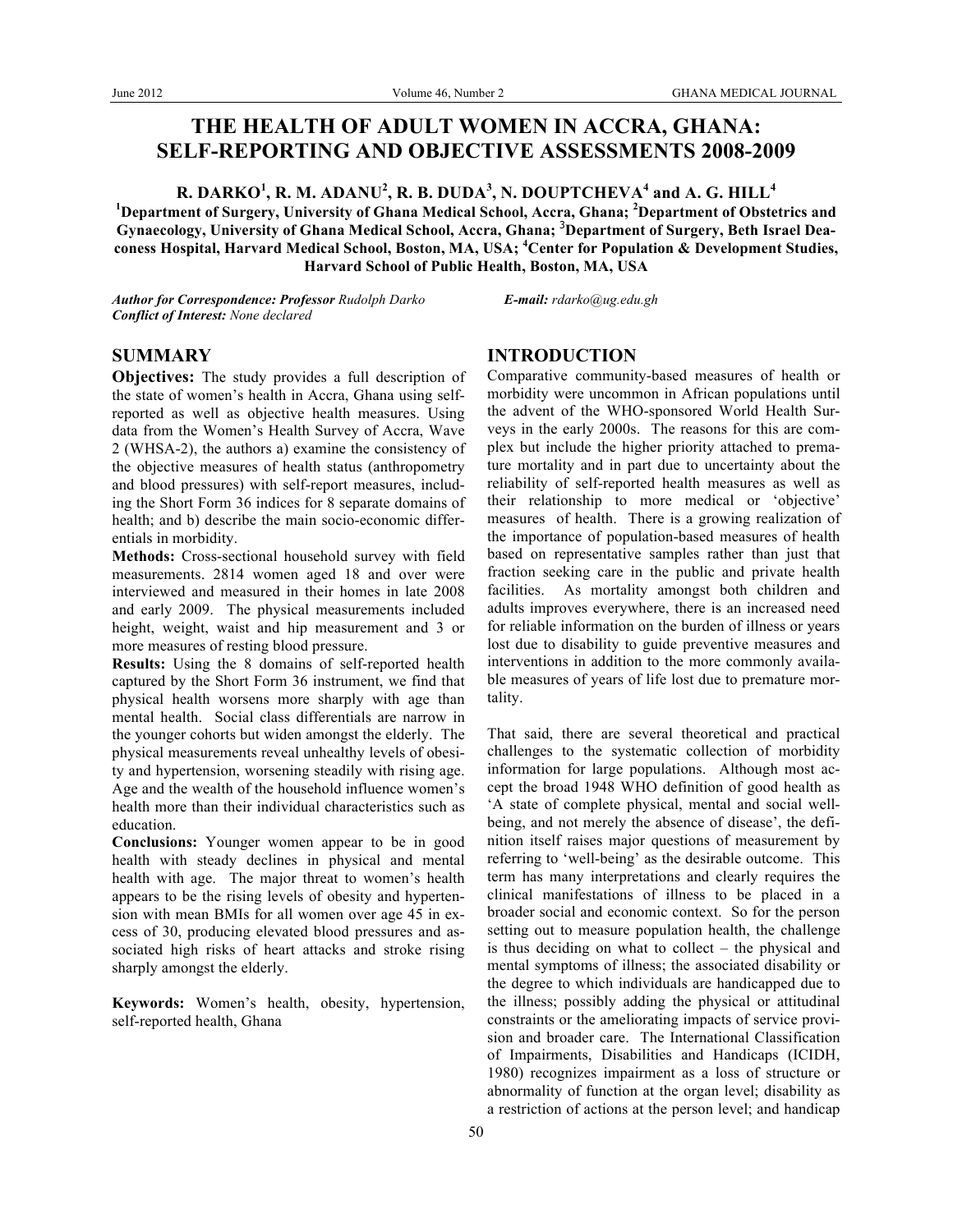as a set of disadvantages within the individual's particular social context. Thus, three different levels are involved with, in most cases, impairment leading to disability and disability leading to handicap. Collecting field data on all three levels requires different approaches, often with different degrees of objectivity and very different measurement scales. An important point to retain is the distinction between clinical assessments at the individual level such as those conducted by clinicians on individual patients (see the many clinical scales provided in texts such as McDowell and Newell 1996) and measures of population health in which distributions and differentials assume greater importance than absolute measures of health as originally advocated by Rose 1992.<sup>1,2</sup> Rose's core message was the importance of prevention rather than cure alone, hence his emphasis on risk factors and the notion of risk distributed to different degrees across the whole population rather than simply concentrated at the extremes – the seriously ill.

#### **The aims and content of the Women's Health Study of Accra (WHSA-II)**

In 2003, a team of researchers from the Institute of Statistical, Social and Economic Research (ISSER), University of Ghana, and Harvard University conducted detailed health and household interviews amongst a representative sample of just under 3200 women aged 18 and over – the Women's Health Study of Accra, Wave I (WHSA-I). Summary findings of this study have been published elsewhere.<sup>3</sup> The original sample was stratified by the socio-economic status of their Enumeration Area (EA) of residence, and older women were over-sampled in order to assure sufficient statistical power for the analysis of health patterns among this relatively under-researched age group. Just over 1300 of the women interviewed were given full medical examinations at Korle-Bu Teaching Hospital, which included measurement of blood pressure, height, weight, cholesterol level and tests for diabetes and HIV status. Results are summarized in a series of papers and a final report referenced in the bibliography. The Ghana arm of the 2003 World Health Survey by contrast only interviewed respondents on their state of health (full details of this study found at :

http://www.who.int/healthinfo/survey/whsgha-

ghana.pdf) but the WHSA-I went a step further to include medical examinations and blood tests. 3

The follow-up study – Women's Health Study, Wave II (WHSA-II) conducted in 2008-9 – built on the detailed survey work from Wave I and was designed to obtain new empirical information on the links between health and wealth at the household level. Both waves were intended to expand our understanding of the impact of health on poverty and development by focusing on the longitudinal observations at the household rather than the individual level. The studies have produced a great deal of new empirical information on the epidemiology and demography of health and mortality in adults and children in a major African city.

The primary objective of the second wave of the study was to quantify the burden of disease and changes since Wave I in 2003 based on the prevalence of communicable and non-communicable disease in a representative sample of Ghanaian women aged 18 years and older normally resident in the Accra Metropolitan Area (AMA). Linked with this general goal was the interest in identifying risk factors and exposure variables for the salient conditions identified in Wave I of the study.

The specific objectives of Wave II thus included:

- Collection of self-reported data on general health and specific health domains using the Medical Outcomes Study Short Form – 36 (SF-36) for comparison with Wave I results for the same questions; $4$
- Provision of the first description of morbidity and its socio-economic consequences amongst the elderly in an African city;
- Estimation of the prevalence of disease from a comprehensive medical history with some physical tests and a combination of recorded disease-specific symptoms, reported encounters with the health services and family medical histories;
- Examination of the impact of the newly introduced national health insurance scheme on health care seeking.

Here we report primarily on the findings from the first two aims listed above.

## **METHODS**

In the first wave of this study conducted in 2003, in addition to identifying the continuing importance of infectious disease (mainly malaria-like fevers), the study drew attention to the remarkably high levels of hypertension, hypercholesterolemia and diabetes linked to obesity.<sup>4</sup> These conditions were ascertained using a combination of self-reported illness and risk factors obtained through household interviews and clinical examinations with accompanying biological tests. The first wave of the survey demonstrated the consistency of the self-reports but also the difficulty of interpreting the symptom complexes reported. The small differentials in reported and measured health by the usual socioeconomic attributes (education, household wealth, income and neighbourhood characteristics) were a surprise, recurring in the Wave II study. Another set of salient conditions was the mental health disorders.<sup>5</sup>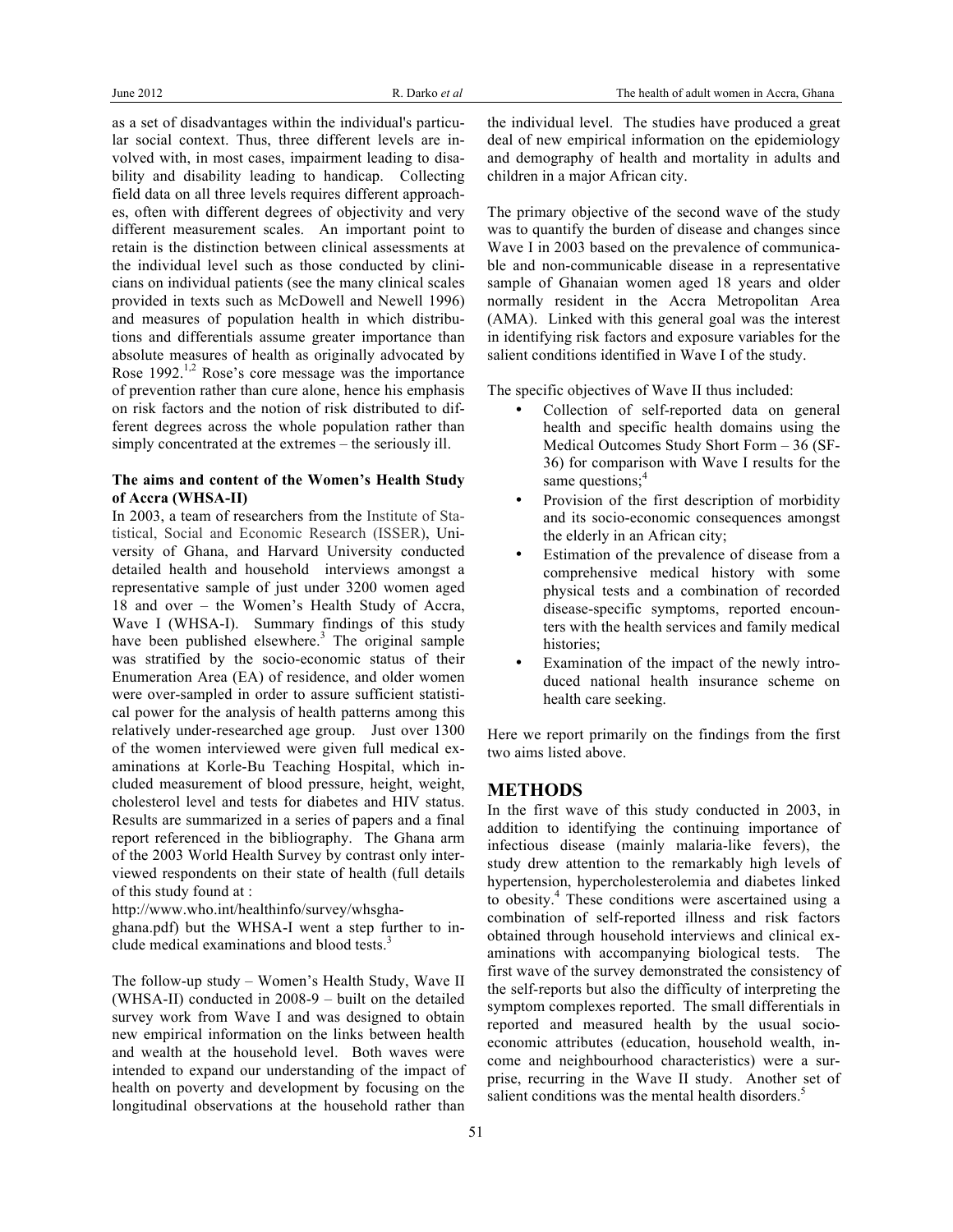A practical constraint in Wave I was the willingness of women to participate in the medical component which involved a very early morning attendance (to capture fasting blood sugars) at the out-patient clinic of the Department of Obstetrics and Gynaecology at Korle Bu Hospital and the organizational challenges of providing appropriate numbers examining physicians given the unreliability of the booking procedures. In Wave II, therefore, it was decided to concentrate on collecting as much data during the household interview, with the administration of the standard tests (anthropometry, blood pressure and vision tests) in the home.

The final version of the WHSA-II household questionnaire consisted of 25 sections in addition to a household roster and details of the dwelling's characteristics. The sections were women's characteristics and migration, general health, self-care, pain and discomfort, community role, energy and sleep, mental health, routine health maintenance, use of health services, health insurance, malaria, heart-blood-vessels-lungs, specific health conditions and symptoms, medication history, family history, reproductive health and family planning, pregnancy history, pregnancy and malaria, breastfeeding, smoking and drinking, physical activity, nutrition, changes made to improve health, body image assessment and medical measurements. The sections were chosen to address major health issues identified in Wave-I (hypertension, obesity, 'malaria', depression and mental illness) as well as new topics of interest to policy makers and programs (participation in the national and district mutual health insurance schemes, malaria protection and treatment and the use of induced abortion). The survey instruments are available in full in the Final Report on the study published by ISSER, University of Ghana.<sup>6</sup>

## **RESULTS**

#### **The study population**

Since the initial sample selection included women 18+, at the second wave, those same women had all aged by 5-6 years in the intervening period. The original survey over-sampled the older women to provide roughly equal numbers of women in the 4 age groups shown in Table 1.

**Table 1** WHSA-II sample distribution by socio-economic group and age group

| Socio-economic status<br>of EA | Age group |           |       |       |      |  |
|--------------------------------|-----------|-----------|-------|-------|------|--|
|                                | 18-24     | $25 - 34$ | 35-54 | $55+$ | All  |  |
| Low class                      | 211       | 187       | 180   | 207   | 785  |  |
| Low middle class               | 202       | 127       | 178   | 134   | 641  |  |
| Upper middle class             | 197       | 153       | 185   | 182   | 717  |  |
| High class                     | 174       | 148       | 174   | 175   | 671  |  |
|                                | 784       | 615       | 717   | 698   | 2814 |  |

Close to half of the women in the study (48.9%) and in all sub-Metros were living with a man, while the percentage of those currently married was very small. The majority of women in the study had lived in an urban setting during their childhood until 12 years of age. In addition, more than half of the respondents (58.7%) were born in the Greater Accra region, while the second largest group were native to the Eastern Region (13.5%). The distribution of educational attainment in the study revealed that 78.6% of respondents had some kind of education, while 21.2% had no education. The majority of the respondents in the survey were Christian (82.8%) and 12.6% were Muslim. The largest ethnic group represented in the survey was the Ga (40.5%), closely followed by the Akan (32.5%). The distribution of the primary language of the respondents corresponded closely with the ethnic distribution within the sample, with Ga being the overall most predominant language (45.5%), followed by Twi/Fante  $(32.6\%)$ .

The predominant work status was self-employed, accounting for 51.5% because of the large number of jobs in the informal sector – street vendors, food preparers and sellers, seamstresses and handywomen.

## **Objective measures of health**

The anthropometric data provide a useful summary of the general health of the population. Table 2 shows the mean heights, weights and waist and hip measurements for the study women. In general, the women are quite short (157 cm on average) but are relatively heavy (mean weight of 71.4 kg). Note that height in the younger cohorts has been increasing steadily, suggestive of improved nutrition and protein intake in particular amongst the younger women. Both for the body mass index (BMI) and the waist/hip ratio, however, we find that with the exception of the first age group, all the average measures are beyond the ideal threshold for good health.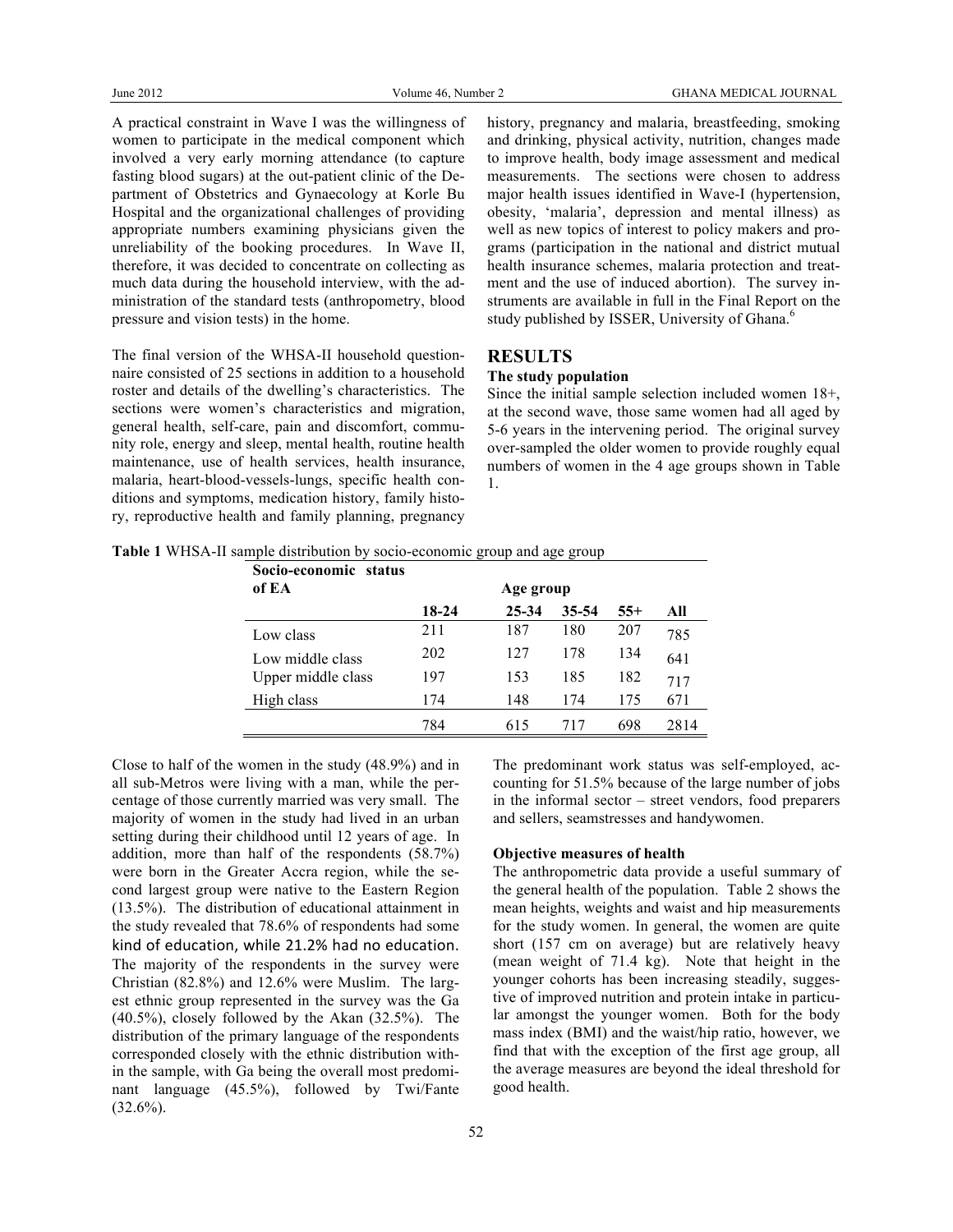| Age<br>groups | Height<br>cm | Weight<br>kg | Waist<br>cm | Hip<br>cm | BMI  | Waist/<br>hip<br>ratio |
|---------------|--------------|--------------|-------------|-----------|------|------------------------|
| 19-24         | 159.6        | 62.8         | 80.7        | 98.0      | 24.3 | 0.82                   |
| 25-34         | 160.4        | 68.3         | 86.3        | 102.7     | 26.5 | 0.84                   |
| 35-44         | 160.9        | 76.4         | 95.1        | 107.6     | 29.5 | 0.88                   |
| 45-54         | 158.9        | 77.8         | 97.1        | 109.0     | 30.4 | 0.89                   |
| 55-64         | 157.0        | 75.5         | 98.0        | 106.9     | 30.2 | 0.92                   |
| 65-74         | 151.0        | 70.7         | 95.9        | 103.5     | 29.6 | 0.93                   |
| 75<br>and     |              |              |             |           |      |                        |
| over          | 135.6        | 57.4         | 83.4        | 90.7      | 26.9 | 0.92                   |
| Total         | 157.0        | 71.4         | 91.7        | 104.1     | 28.4 | 0.88                   |

**Table 2 The** physical characteristics of the female population

**Table 3** Mean systolic blood pressures measured at home

Not all the women are over-weight but for women aged 35-74, overall 47% were obese or clinically obese (BMIs 30 and above). Figure 1 shows this progression towards obesity with age; the last age group has lower levels of obesity mainly because of the selective effects of mortality but there may also be some loss of body mass as women age as seen in other elderly populations. Use of the BMI has been criticised as a measure of obesity because of the importance of height but other measures of obesity in this population (e.g. waist-hip measures) also display the same trend (Table 2).



**Figure 1** The distribution of BMI levels by age group

#### **Hypertension**

Systolic and diastolic blood pressure was measured three or four times at the beginning, middle or end of each interview. After discarding clearly erroneous readings, the average systolic blood pressure readings are shown in Table 3. The effect of age is obvious but even for younger women, substantial proportions had high readings.

|                   | Systolic BP mmHg (average of 3 or more measures) |               |                  |                    |              |  |  |  |
|-------------------|--------------------------------------------------|---------------|------------------|--------------------|--------------|--|--|--|
| Age<br>groups     |                                                  | $\leq$ 120.00 | 120.01<br>140.00 | 140.01<br>and over | <b>Total</b> |  |  |  |
|                   | N                                                | 119           | 43               | 4                  | 166          |  |  |  |
| 19-24             | $\frac{0}{0}$                                    | 72%           | 26%              | 2%                 | 100%         |  |  |  |
|                   | N                                                | 520           | 253              | 39                 | 812          |  |  |  |
| 25-34             | $\frac{0}{0}$                                    | 64%           | 31%              | 5%                 | 100%         |  |  |  |
|                   | N                                                | 225           | 223              | 102                | 550          |  |  |  |
| 35-44             | $\frac{0}{0}$                                    | 41%           | 40.55%           | 18.55%             | 100%         |  |  |  |
|                   | N                                                | 94            | 136              | 133                | 363          |  |  |  |
| 45-54             | $\frac{0}{0}$                                    | 26%           | 37%              | 37%                | 100%         |  |  |  |
|                   | N                                                | 71            | 127              | 193                | 391          |  |  |  |
| 55-64             | $\frac{0}{0}$                                    | 18%           | 32%              | 49%                | 100%         |  |  |  |
| 65-74             | N                                                | 44            | 102              | 185                | 331          |  |  |  |
|                   | $\frac{0}{0}$                                    | 13%           | 31%              | 56%                | 100%         |  |  |  |
| 75<br>and<br>over | N                                                | 28            | 51               | 105                | 184          |  |  |  |
|                   | $\frac{0}{0}$                                    | 16%           | 28%              | 57%                | 100%         |  |  |  |
|                   | N                                                | 1101          | 935              | 761                | 2797         |  |  |  |
| Total             | $\frac{0}{0}$                                    | 39%           | 33%              | 27%                | 100%         |  |  |  |

#### **Self-reported health**

There are many approaches to measuring health status in a population through interview, ranging from the very simple format used in the UK census of 2011 ('How is your health in general?') to extensive interviews initaking esmore than an hour to complete (e.g. WHO's World Health Survey). In the Women's Health Study Wave II, given that all interviews were to be completed at home and without a clinical component, we chose an intermediate path including some simple questions widely used in health surveys around the world as well as a well-tested standardized set of questions leading to the construction of hybrid scales in eight health domains. The importance of distinguishing between health indicators used to assess the health status of populations and those to measure health state changes in individual patients has been underlined.<sup>1</sup>

In response to the straightforward questions, '*In general, would you say your health is ... excellent/very good/good, fair, poor?'*) and the commonly used health transition question ('*Compared to one year ago, how would you rate your health in general now ... much better/somewhat better/about the same/somewhat worse/much worse?'),* we find the following results (Figure 2).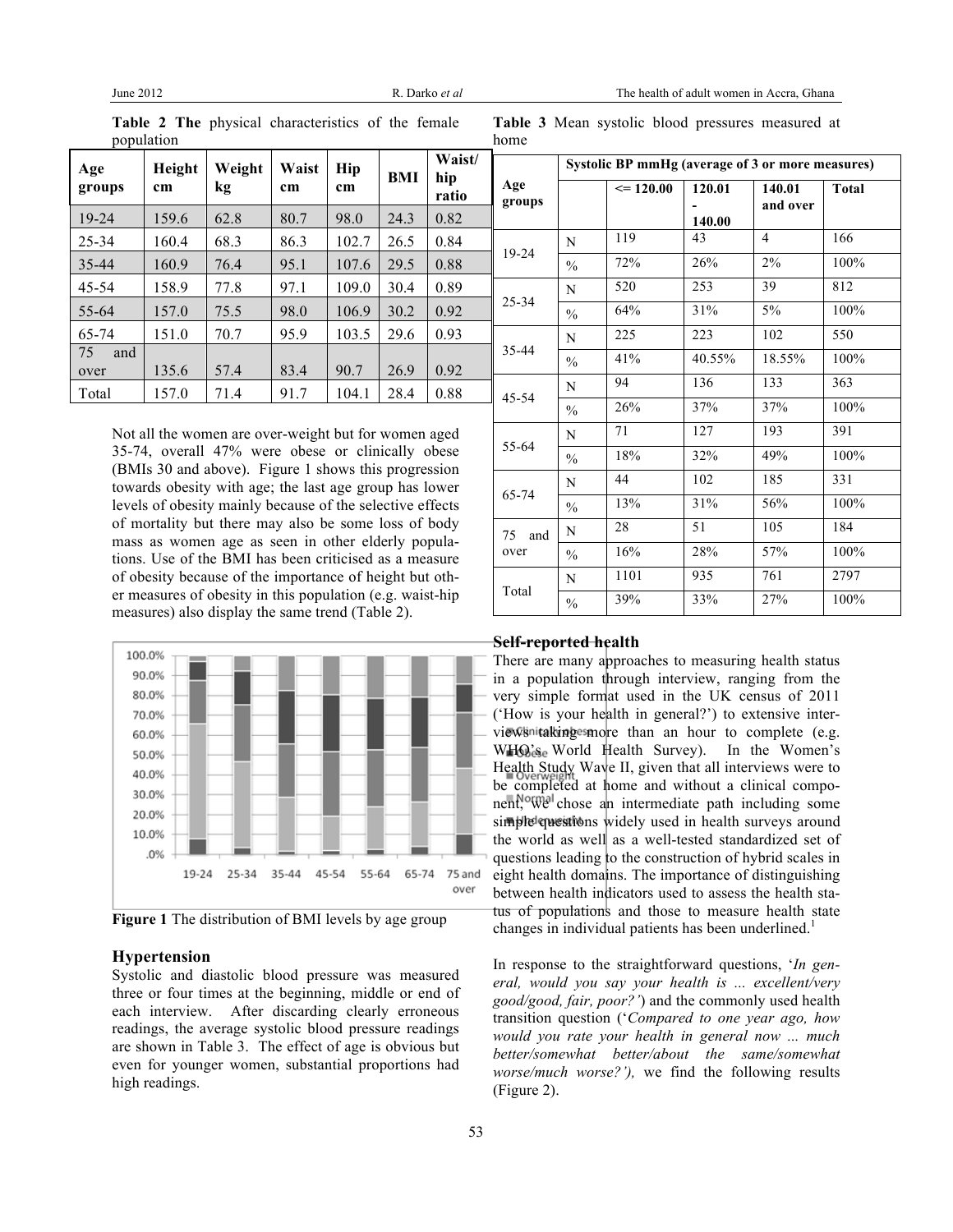

**Figure 2** Proportion of women reporting fair to poor health and a worsening of their health state compared to a year ago

The women seemingly perceived that their health was getting worse from about age 30 onwards with a steady worsening to about 45% of the total for the oldest women. The proportions of those in fair or poor health also rose with age from about age 30 onwards but at a steeper rate, especially beyond age 60.

These proportions are much as expected but the surprising feature is that the majority of women, even at the higher ages, perceive their health as good or better and either not changing or improving over the year before the interviews.

Regarding differentials, we observe small differences by educational achievement in the self-reported health question but there is a gradient with the better educated reporting better health overall. For the health transition question, the differentials are quite narrow with the exception of the best educated (beyond secondary education) whose health as not worsening as fast as the others. By area of residence, the current health status of those living in poor neighbourhoods is worse than for other areas of the city but in terms of their health transition, only those women living in the richer neighbourhoods report a slower worsening of their health. In short, place of residence only seems to matter at the extremes (Table 4).

**Table 4** Percentages of women by age reporting fair or poor health or a worsening of their health over the last year by social class of their Enumeration Area of residence

|             | Fair or poor health |                         |                         |                       |                | Worse or much worse compared to last year |                         |                       |  |
|-------------|---------------------|-------------------------|-------------------------|-----------------------|----------------|-------------------------------------------|-------------------------|-----------------------|--|
| Age         | Lower<br>class      | Lower mid-<br>dle class | Upper mid-<br>dle class | <b>Upper</b><br>class | Lower<br>class | Lower mid-<br>dle class                   | Upper mid-<br>dle class | <b>Upper</b><br>class |  |
| $19-24$     | $5.6\%$             | $2.2\%$                 | 8.8%                    | $5.9\%$               | 18.5%          | 21.7%                                     | 26.5%                   | 11.8%                 |  |
| $25 - 34$   | $7.3\%$             | $7.4\%$                 | 8.3%                    | $1.1\%$               | 20.7%          | 18.4%                                     | 16.6%                   | $10.5\%$              |  |
| 35-44       | 18.1%               | $9.6\%$                 | $8.7\%$                 | $6.5\%$               | 20.6%          | 33.9%                                     | 23.0%                   | 13.8%                 |  |
| 45-54       | 23.3%               | $16.0\%$                | $10.5\%$                | $8.2\%$               | 32.6%          | 29.6%                                     | 23.8%                   | 17.6%                 |  |
| 55-64       | 31.6%               | 18.8%                   | $16.5\%$                | 12.6%                 | 29.9%          | 40.5%                                     | 32.5%                   | 24.2%                 |  |
| 65-74       | 45.8%               | 28.8%                   | 22.5%                   | 29.1%                 | 39.6%          | 37.0%                                     | 32.5%                   | 43.0%                 |  |
| 75 and over | 46.3%               | $40.5\%$                | 51.1%                   | 38.5%                 | 37.0%          | 40.5%                                     | 42.6%                   | 57.7%                 |  |
| Total       | 21.7%               | 14.5%                   | $14.5\%$                | 11.3%                 | 26.5%          | 29.4%                                     | 25.3%                   | 21.7%                 |  |
| Total women | 785                 | 641                     | 717                     | 670                   | 785            | 641                                       | 717                     | 670                   |  |

More sophisticated instruments employ several items (questions) to construct standardized scales. These scales can be used in different ways, including analyzing the raw scores or by standardization against some external norms to allow comparison within and between populations. In the WHSA-I and II, we included the Short Form 36 (SF-36) questions developed initially for the RAND Medical Outcomes Study and adopted by Ware *et al.*<sup>4,7</sup> There are minor differences in the scaling of each but here we chose to adopt the RAND system of scaling detailed by Hays et al. The SF-36 measures eight health domains including physical functioning (PF), bodily pain (BP), role limitations due to

physical health problems (RP), role limitations due to personal or emotional problems (RE), general mental health (MH), social functioning (RE), energy/fatigue (VT), and general health perceptions (GH). In the figures, the score of 50 represents the average for each age group in the reference population and the scale runs from 0 (very bad) to 100 (very good). Some of the summary titles for the health domains are misleading (e.g. MH comprising 5 items including being *nervous, down in the dumps, peaceful, downhearted/depressed, happy* does not fully capture the concept of mental health) but the summary labels are used here to facilitate comparison with other studies.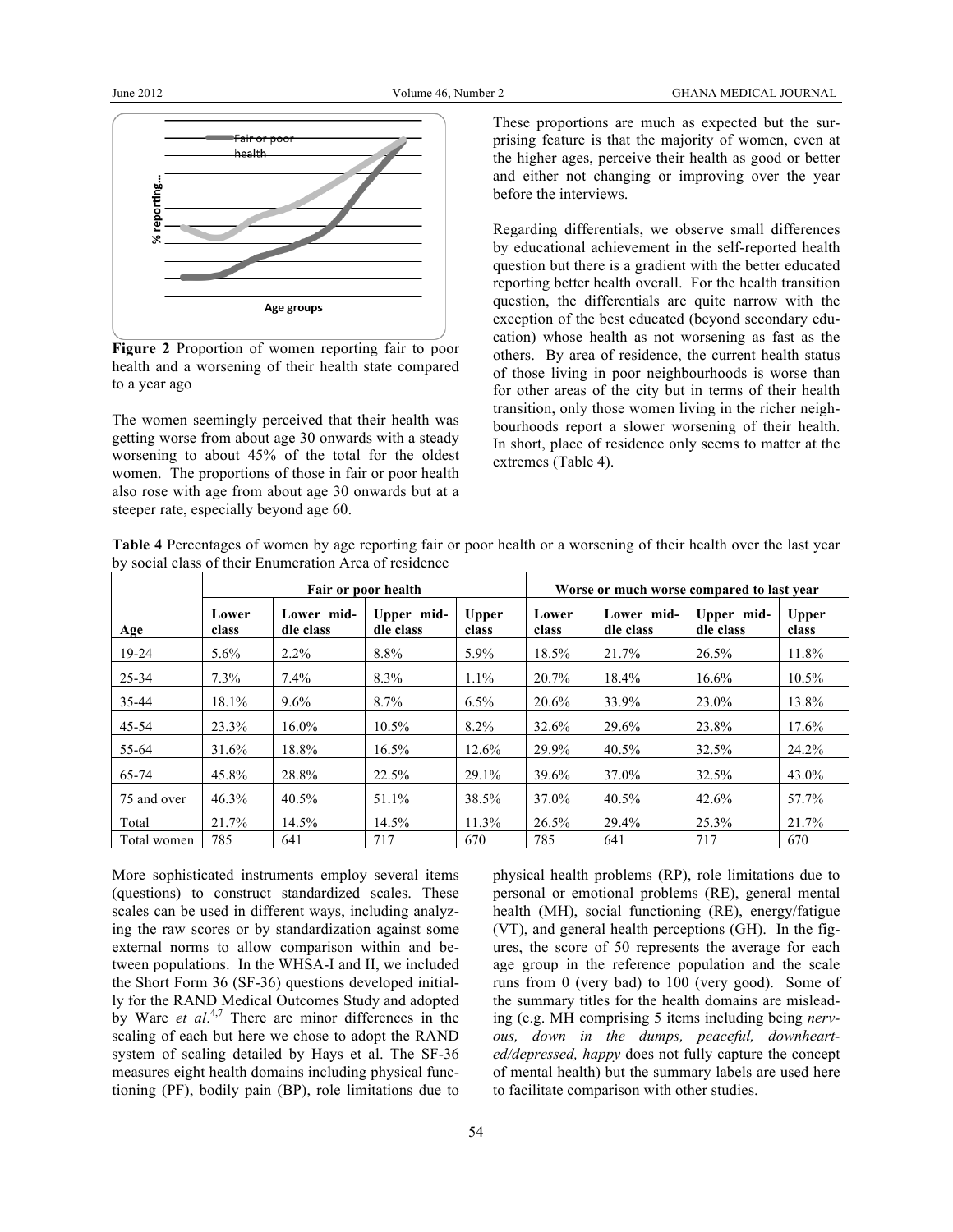

**Figure 3** Women's norm-based scores on 4 physical health (left) and 4 mental health domains (right) by age using the means and SDs from US women for standardization

In Figure 3 (left), we see the clear relationship between age and physical health with pronounced declines in all 4 physical domains of health by age. Younger women in Accra thus report very similar levels of physical health to their US counterparts but all the health states decline sharply after age 55 with bodily pain showing the slowest decline. In Figure 3 (right), we see the corresponding scores for the so-called mental health domains with much slower declines in reported health status by age. The social functioning index (capturing the engagement in social activities and time devoted to such activities) falls off more steeply than for other measures. In contrast to the measures of physical health, overall the score for the four domains in the Accra women are very similar to the US standard.

The interpretation of these findings is not straightforward since we know that there are cultural differences in the reporting of health status but interpretable results have been obtained in widely varying communities and using languages other than English. $8-12$  The generally good health of the Accra women is perhaps a surprise given the objective measures of physical health described above. The comparisons of the health of the elderly with other populations is confounded by mortality effects – clearly, a smaller proportion of Accra women survive to any given age than their European or North American counterparts. This means that the health state measures refer to the healthy survivors of much larger cohorts of women, the least healthy having died. The decline in health states with age would have been steeper if some of the less healthy had indeed survived to be interviewed or measured.

#### **Social class differentials**

Comparing the norm-based scores across a number of socio-economic variables, we note rather small differences in reported health status by key variables such as highest educational level attained (Figure 4).

Across most age groups and domains, we observe only small differentials in health status by education although amongst the older women (75 and over), it seems those with primary education are in poorer health than those with no schooling. The gaps are wider for the 4 'mental health' domains, perhaps because these measures include more features of the social background and resources than the simpler measures of physical health.



**Figure 4** Norm-based scores on 8 health domains by education for two age groups of women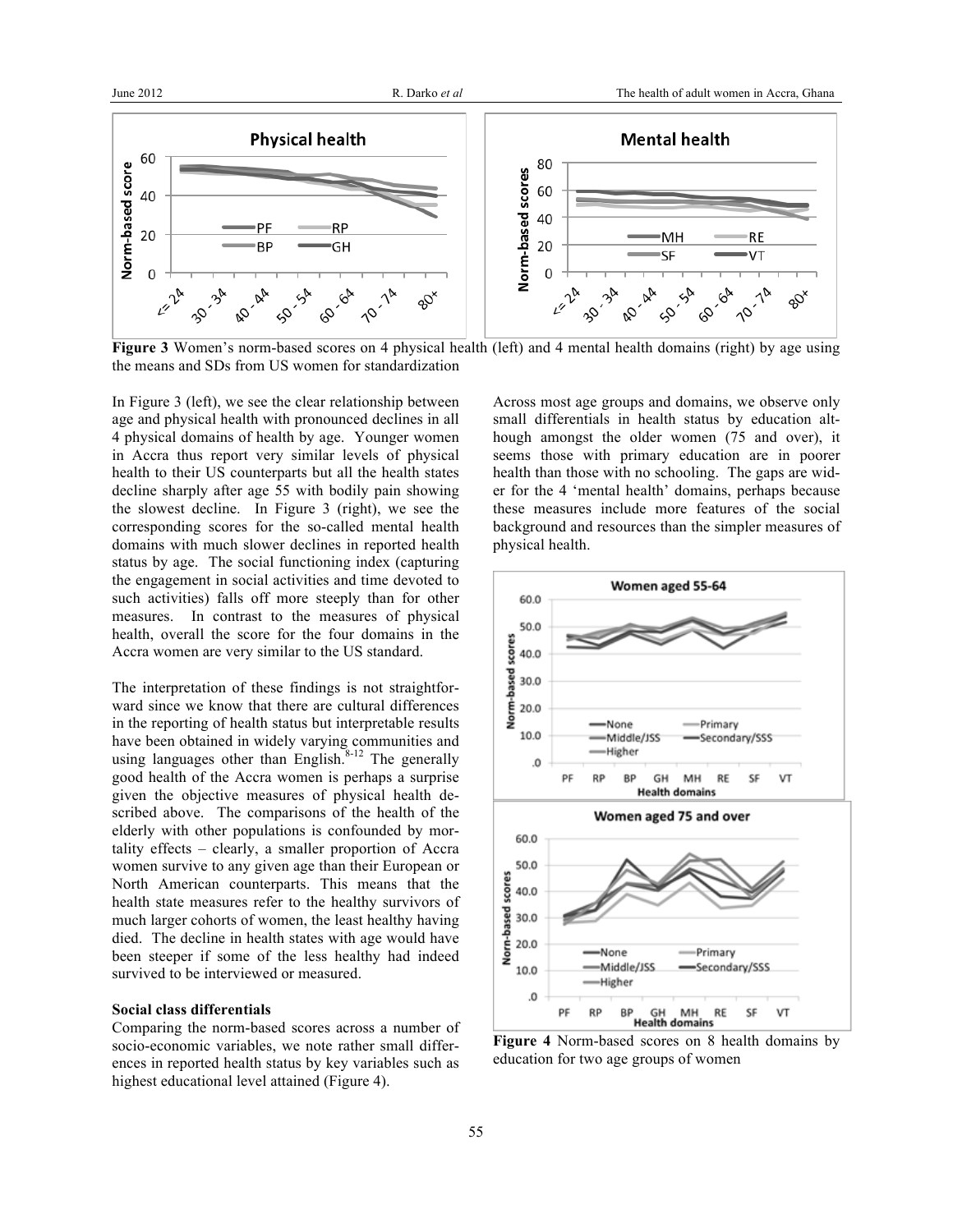| Model                        | Unstandardized Coeffi-<br>cients |            | Standardized<br>Coefficients | T        | p-value |
|------------------------------|----------------------------------|------------|------------------------------|----------|---------|
|                              | B                                | Std. Error | <b>B</b> eta                 |          |         |
| (Constant)                   | 23.328                           | .690       |                              | 33.829   | .000    |
| Age at interview             | .049                             | .008       | .127                         | 5.810    | .000    |
| Education                    | $-.140$                          | .119       | $-.026$                      | $-1.176$ | .240    |
| Wealth quintile of household | .574                             | .101       | .119                         | 5.690    | .000    |
| Reported own health          | .133                             | .158       | .018                         | .840     | .401    |
| Health transition last year  | 347                              | .144       | .047                         | 2.411    | .016    |

**Table 5.** The relationship of measured BMI to two self-reported health measures

## **The link between self-assessed and objectively measured health**

Since we have data on both self-reported health and some objective measures, we can ask whether the two sources provide a consistent picture of levels of morbidity and of differentials by age and other socioeconomic variables. Clearly, the two types of measures capture very different dimensions of health, the former picking up levels and differentials in what we might more generally call 'well-being' whereas we might assume that the objective measures pick up conditions with a stronger biological basis. The difference is often not so clear cut since some of the objective measures (obesity, high blood pressure and mild diabetes) may not have been detected or recognized prior to the interview and if asymptomatic, may not have been recognized as signs of poor health by the respondents.

Taking obesity as the first measured outcome, we ask whether or not we can predict levels of the BMI from the self-reported health data. In a regression model controlling for the important confounders of age, education and the wealth of the household, we find that all the SF-36 scores on 8 domains of self-reported health only explain 20% of the variance in BMI with the Physical Function measure the only one statistically significant but with a small standardized beta coefficient (-0.128). The questions on health status and on the health transition perform better in the model than the SF-36 indictors but all are swamped by the effects of age and the wealth status of the households of the women (Table 5).

Broadly the same results are seen using blood pressure as the dependent variable. Education and age dominate with health state changes (compared with the preceding year) contribute only marginally to explaining the differences in average systolic blood.

## **CONCLUSIONS**

The Women's Health Study, Wave II (WHSA-II) conducted in 2008-9, built on the detailed survey work from Wave I and was designed to obtain new empirical information on the links between health and wealth at the household level. The studies have expanded our understanding of the impact of health on poverty and development by focusing on population-level health rather than information from health facilities. Health and mortality have been improving in Accra as the increasing height of the younger cohorts bears out.

Overall, the women appear to be in good health as judged from both the subjective and the objective measures. The norm-based scores, allowing comparisons with other populations (Figure 3), indicate that on all eight dimensions of the SF-36, women under age 50 are above the population-based norm of 50 points on the SF-36 scale. Physical health declines quite sharply beyond age 50 but there is a less steep decline with age in the four mental health measures. The narrowness of the health differentials by socio-economic status (education or household wealth) is surprising. The explanation is unclear but possible causes include the range of public health services available to all, with access widening with the new national health insurance scheme; as well as the similar occupational and other exposures shared by women, most of whom are self-employed in commerce and trade rather than more hazardous manufacturing industry.

For the BMI and the waist/hip ratio, however, we find that with the exception of the first age group, all the average measures are beyond the ideal threshold for good health. Systolic blood pressure over 140 mm Hg also increased steadily from under 2.4% in the under 24-year old age group to over 57% in the women over age 75. Both the public health and the clinical services need to include preventative care more systematically to deal with the new predominance of noncommunicable disease conditions.

An important methodological finding is that there is good correspondence between the self-reported and objectively measured dimensions used here. In addition, the responses of Accra women to the standardised SF-36 questions have been shown to be consistent with